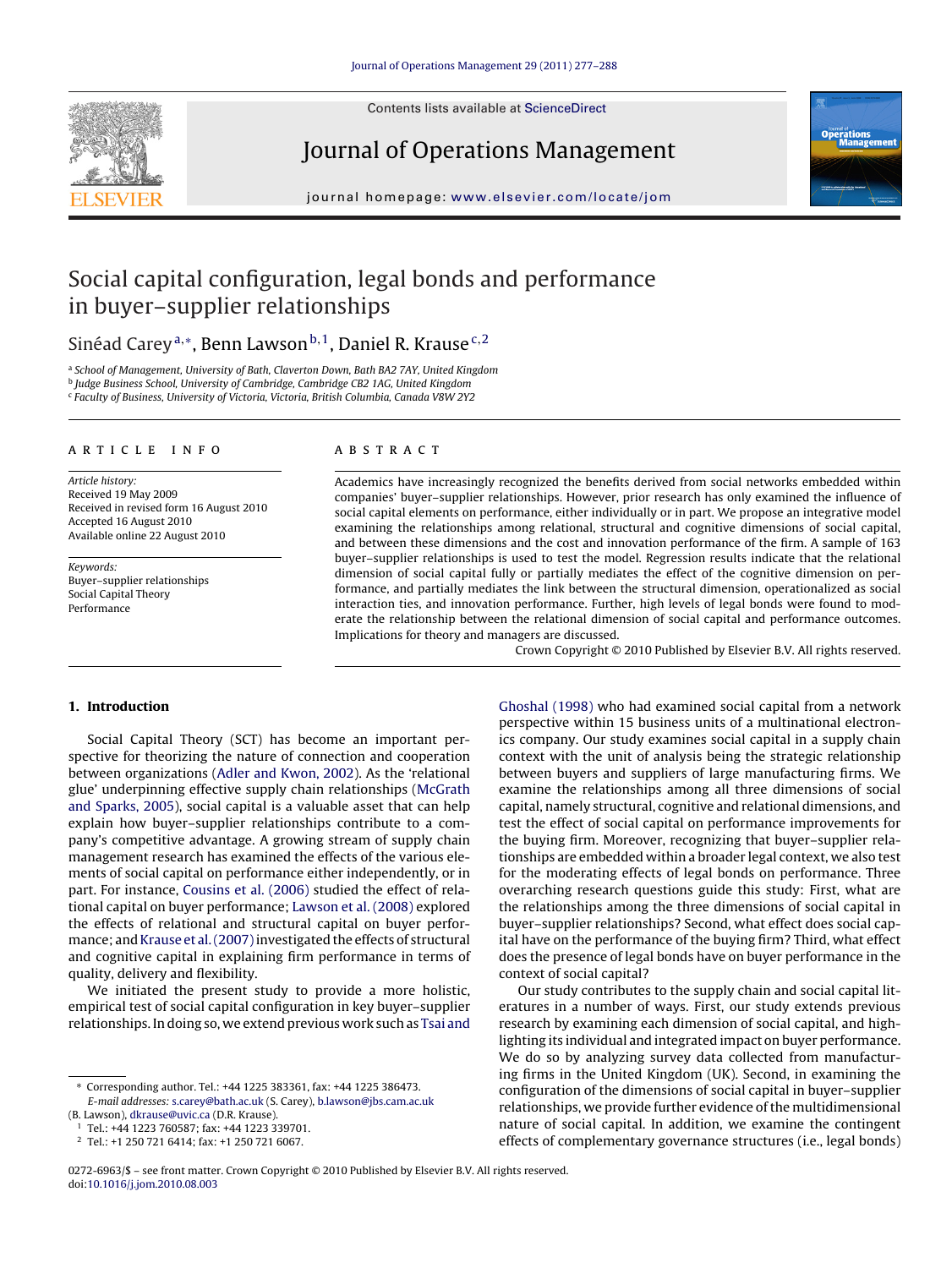on social capital and performance and thus extend existing research on social capital (e.g. [Tsai and Ghoshal, 1998\).](#page--1-0) Incorporating a contingency analysis highlights the dynamic nature of social capital formation and its influence on firm performance.

The findings of our study provide important insights into the social exchange process and value creation within strategic buyer–supplier relationships. The remainder of this paper proceeds as follows. Section 2 presents the theoretical foundation on which this study builds. Section 3 develops hypotheses for the relationships between the associated constructs. The research methodology is described in Section [4, w](#page--1-0)hile Section [5](#page--1-0) presents the data analysis using OLS regression. Section [6](#page--1-0) discusses our findings, the implications for theory and practitioners, and summary conclusions.

#### **2. Theoretical foundation**

#### 2.1. Social Capital Theory

SCT provides a theoretical perspective to examine the advantage gained by firms through their social networks. SCT helps characterize an organization's relationships, while its focus on the flow of resources enables an examination of performance differentials within and between organizations ([Koka and Prescott, 2002\).](#page--1-0) We define social capital as 'the sum of the actual and potential resources embedded within, available through, and derived from the network of relationships possessed by an individual or social unit' ([Nahapiet](#page--1-0) [and Ghoshal, 1998\).](#page--1-0) [Nahapiet and Ghoshal \(1998\)](#page--1-0) proposed three dimensions of social capital: (1) the relational dimension (trust, identification and obligation); (2) the cognitive dimension (shared ambition, vision and values); and, (3) the structural dimension (strength and number of ties between actors). The relationships among these three dimensions of social capital within strategic buyer–supplier relationships have been relatively underexplored in the literature.

The relational dimension of SCT (relational capital from this point) refers to the trust, obligation, and identification present in personal relationships between people ([Nahapiet and Ghoshal,](#page--1-0) [1998\).](#page--1-0) As a store of 'goodwill between actors' [\(Burt, 2000; Dyer](#page--1-0) [and Singh, 1998\),](#page--1-0) the trust it represents has been articulated as an essential element of relationships ([Anderson and Narus,](#page--1-0) [1990; Rousseau et al., 1998\).](#page--1-0) The cognitive dimension of social capital (cognitive capital from this point) is symbolic of shared goals, vision and values between actors in a social system [\(Tsai](#page--1-0) [and Ghoshal, 1998\),](#page--1-0) which enables them to make sense of information and classify it into perceptual categories [\(Augoustinos](#page--1-0) [and Walker, 1995\).](#page--1-0) Cognitive capital facilitates the development of common understandings and collective ideologies, outlining appropriate ways for buyers and suppliers to coordinate their exchange, and share each other's thinking processes ([De Carolis](#page--1-0) [and Saparito, 2006\).](#page--1-0) The structural dimension (structural capital from this point) is defined as "the configuration of linkages between people or units ... that is, who you reach and how you reach them" [\(Nahapiet and Ghoshal, 1998\).](#page--1-0) Structural capital has been examined along a range of perspectives, including network characteristics [\(Burt, 2000; Granovetter, 1973; Yli-Renko et al.,](#page--1-0) [2001; Zaheer and Bell, 2005\),](#page--1-0) as information and knowledge sharing ([Koka and Prescott, 2002; Lawson et al., 2008\),](#page--1-0) and as the strength of social interactions [\(Oh et al., 2004; Tsai and Ghoshal,](#page--1-0) [1998\).](#page--1-0)

This study builds on the latter approach conceptualizing structural capital as the strength of the social interaction ties existing between buyer and supplier [\(Tsai and Ghoshal, 1998\).](#page--1-0) Social interaction ties facilitate cooperation in dyadic buyer–supplier relationships, and are defined as purposefully designed, specialized

processes or events, implemented to coordinate and structurally embed the relationship between buyer and supplier ([Cousins et al.,](#page--1-0) [2006; Nahapiet and Ghoshal, 1998; Yli-Renko et al., 2001\).](#page--1-0) Examples include organized social events, team building exercises, joint problem solving workshops and cross-functional teams.

Our study also examines the effects of social capital dimensions on specific indicators of buying firm performance, namely innovation and cost improvement. Cost and innovation represent two of the five key strategic priorities in operations management [\(Krause et al., 2001; Ward et al., 1998\).](#page--1-0) Cost is a crucial competitive priority for many firms, and is generally used as the initial indicator of the success of a supplier relationship ([Krause](#page--1-0) [et al., 2001, 2007\).](#page--1-0) Major cost savings in the supply chain have been attributed to increased supplier integration and collaboration [\(Chen et al., 2004; Eng, 2006\),](#page--1-0) while [Stuart et al. \(1998\)](#page--1-0) associated cost reductions and the development of problem solving capabilities as a key benefit accrued from relational trust. Equally, improvements in buyer innovation performance through collaborative buyer–supplier relationships are increasingly critical to improvements in product design, process design, ability to innovate and shorter product development times [\(Lawson et al., 2008;](#page--1-0) [Petersen et al., 2005\).](#page--1-0)

#### 2.2. The nature of legal bonds

In this study, we also explore the contingent effect of legal bonds on the relationship between relational capital and buyer performance – an area of on-going interest among researchers (e.g., [Gulati, 1995b; Poppo and Zenger, 2002; Zaheer and Venkatraman,](#page--1-0) [1995\).](#page--1-0) Legal bonds, as a form of contractual governance, have a strong ability to constrain opportunism ([Williamson, 1985\),](#page--1-0) or to act as a supporting mechanism, fostering commitment and improvements in performance between buyers and suppliers ([Dyer](#page--1-0) [and Singh, 1998\).](#page--1-0) [Poppo and Zenger \(2002\), f](#page--1-0)or example, find support for the positive influence of formal contracts on the level of relationship satisfaction between buyers and suppliers in the information services industry. [Cannon et al. \(2000\)](#page--1-0) found that contractual agreements can help ensure the continuity of the exchange when both parties share relational norms. Defined as "the extent to which detailed and binding contractual agreements are used to specify the roles and obligations of the parties" [\(Cannon et al.,](#page--1-0) [2000\),](#page--1-0) legal bonds incorporate the expectations and obligations of both parties in the relationship. For example, legal bonds can formally stipulate how complaints and disputes will be dealt with, the operational requirements of the good or service provided, and how the performance of the supplier is to be evaluated.

#### **3. Hypotheses development**

Our model examines the relationships among the relational, structural and cognitive dimensions of social capital, and between these dimensions and cost and innovation performance of the firm. These relationships are illustrated in [Fig. 1.](#page--1-0) Previous studies examining the relationships among the dimensions of social capital have suggested that cognitive and structural capital are antecedents to relational capital [\(Gittell, 2002; Inkpen and Tsang,](#page--1-0) [2005; Tsai and Ghoshal, 1998\).](#page--1-0) Thus, we propose hypotheses linking cognitive and structural capital to the development of relational capital within buyer–supplier relationships. Subsequently, we hypothesize a mediating role of relational capital in linking both cognitive and structural capital to cost and innovation performance. Finally, we examine the moderating influence of legal bonds on the relationship between relational capital and performance outcomes.